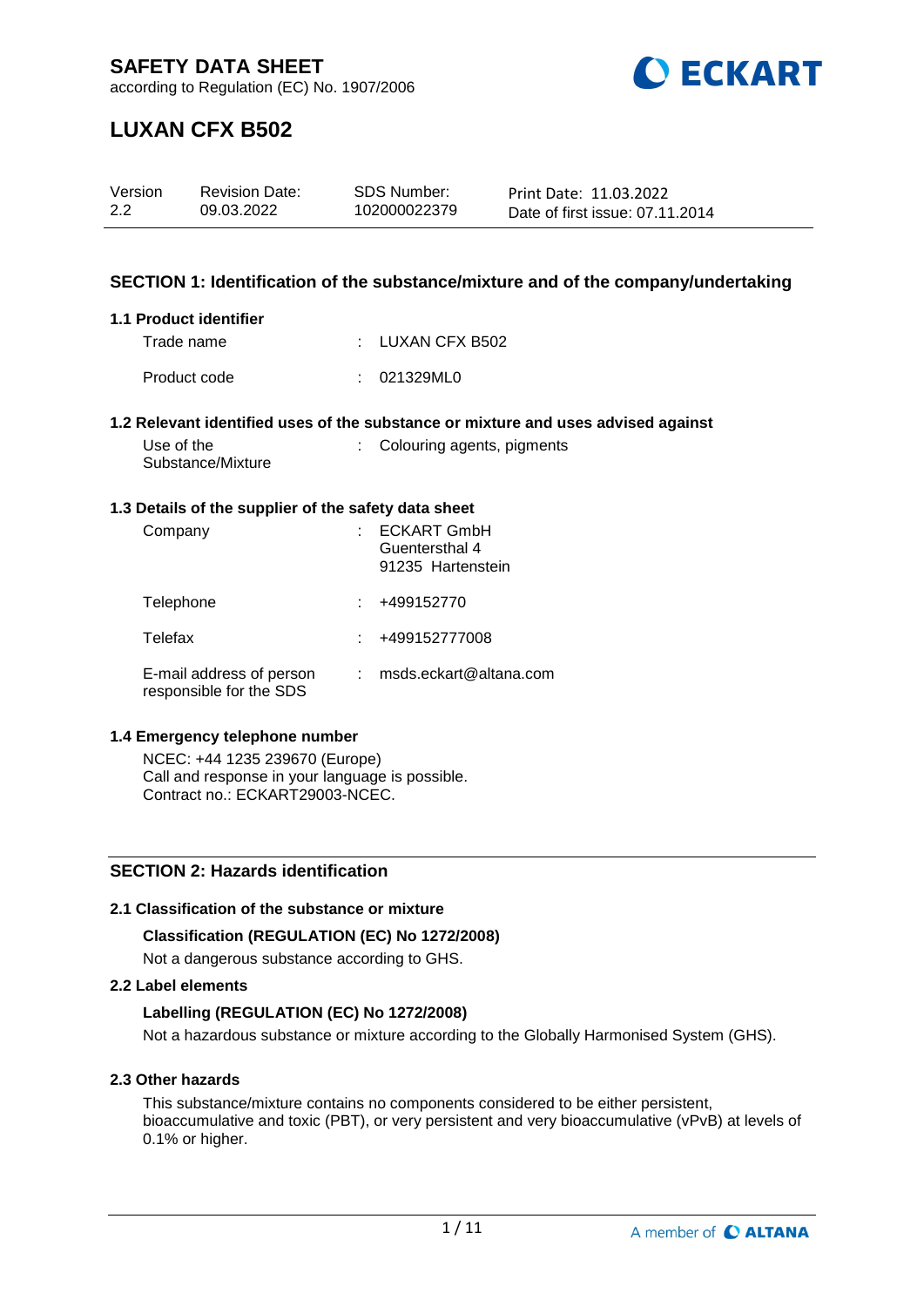

according to Regulation (EC) No. 1907/2006

# **LUXAN CFX B502**

| Version<br>2.2                                                                                                                | <b>Revision Date:</b><br>09.03.2022                                            |                           | <b>SDS Number:</b><br>102000022379                                                                                                                                            | Print Date: 11.03.2022<br>Date of first issue: 07.11.2014                      |  |
|-------------------------------------------------------------------------------------------------------------------------------|--------------------------------------------------------------------------------|---------------------------|-------------------------------------------------------------------------------------------------------------------------------------------------------------------------------|--------------------------------------------------------------------------------|--|
|                                                                                                                               | <b>SECTION 3: Composition/information on ingredients</b>                       |                           |                                                                                                                                                                               |                                                                                |  |
| 3.2 Mixtures                                                                                                                  |                                                                                |                           |                                                                                                                                                                               |                                                                                |  |
|                                                                                                                               | <b>Hazardous components</b>                                                    |                           |                                                                                                                                                                               |                                                                                |  |
|                                                                                                                               | Remarks                                                                        |                           | No hazardous ingredients                                                                                                                                                      |                                                                                |  |
|                                                                                                                               | <b>SECTION 4: First aid measures</b>                                           |                           |                                                                                                                                                                               |                                                                                |  |
|                                                                                                                               | 4.1 Description of first aid measures                                          |                           |                                                                                                                                                                               |                                                                                |  |
| General advice                                                                                                                |                                                                                |                           | Do not leave the victim unattended.                                                                                                                                           |                                                                                |  |
| If inhaled                                                                                                                    |                                                                                |                           | If unconscious, place in recovery position and seek medical<br>advice.<br>If symptoms persist, call a physician.                                                              |                                                                                |  |
|                                                                                                                               | In case of skin contact                                                        | $\mathbb{Z}^{\mathbb{Z}}$ | Wash off with soap and water.                                                                                                                                                 |                                                                                |  |
|                                                                                                                               | In case of eye contact                                                         |                           | Remove contact lenses.<br>If eye irritation persists, consult a specialist.                                                                                                   |                                                                                |  |
|                                                                                                                               | If swallowed                                                                   |                           | Keep respiratory tract clear.<br>Do not give milk or alcoholic beverages.<br>Never give anything by mouth to an unconscious person.<br>If symptoms persist, call a physician. |                                                                                |  |
|                                                                                                                               | 4.2 Most important symptoms and effects, both acute and delayed<br>None known. |                           |                                                                                                                                                                               |                                                                                |  |
|                                                                                                                               | This information is not available.                                             |                           |                                                                                                                                                                               | 4.3 Indication of any immediate medical attention and special treatment needed |  |
|                                                                                                                               | <b>SECTION 5: Firefighting measures</b>                                        |                           |                                                                                                                                                                               |                                                                                |  |
|                                                                                                                               | 5.1 Extinguishing media                                                        |                           |                                                                                                                                                                               |                                                                                |  |
|                                                                                                                               | Suitable extinguishing media<br>Foam<br>Carbon dioxide (CO2)<br>ABC powder     |                           |                                                                                                                                                                               |                                                                                |  |
|                                                                                                                               | 5.2 Special hazards arising from the substance or mixture                      |                           |                                                                                                                                                                               |                                                                                |  |
|                                                                                                                               | 5.3 Advice for firefighters                                                    |                           |                                                                                                                                                                               |                                                                                |  |
| Special protective equipment<br>Wear self-contained breathing apparatus for firefighting if<br>for firefighters<br>necessary. |                                                                                |                           |                                                                                                                                                                               |                                                                                |  |

| Further information | Standard procedure for chemical fires.<br>Use extinguishing measures that are appropriate to local<br>circumstances and the surrounding environment. |
|---------------------|------------------------------------------------------------------------------------------------------------------------------------------------------|
|                     |                                                                                                                                                      |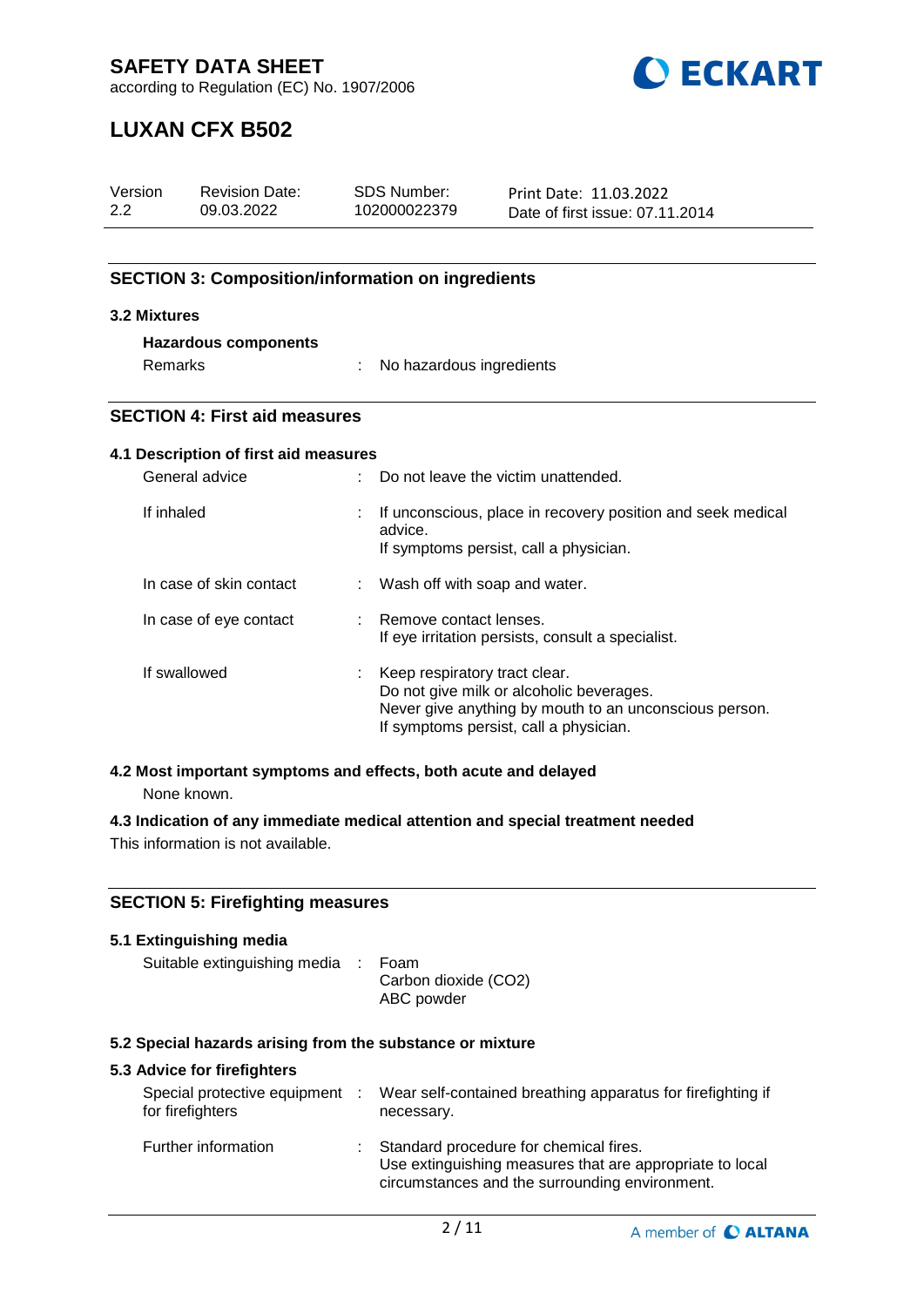

according to Regulation (EC) No. 1907/2006

## **LUXAN CFX B502**

| Version | <b>Revision Date:</b> | SDS Number:  | Print Date: 11.03.2022          |
|---------|-----------------------|--------------|---------------------------------|
| 2.2     | 09.03.2022            | 102000022379 | Date of first issue: 07.11.2014 |

#### **SECTION 6: Accidental release measures**

|                                                                                              |    | 6.1 Personal precautions, protective equipment and emergency procedures                            |
|----------------------------------------------------------------------------------------------|----|----------------------------------------------------------------------------------------------------|
| Personal precautions                                                                         |    | Avoid dust formation.                                                                              |
|                                                                                              |    |                                                                                                    |
| <b>6.2 Environmental precautions</b>                                                         |    |                                                                                                    |
| Environmental precautions                                                                    | ÷. | No special environmental precautions required.                                                     |
|                                                                                              |    |                                                                                                    |
| 6.3 Methods and material for containment and cleaning up                                     |    |                                                                                                    |
| Methods for cleaning up                                                                      |    | Pick up and arrange disposal without creating dust.                                                |
|                                                                                              |    | Sweep up and shovel.                                                                               |
|                                                                                              |    | Keep in suitable, closed containers for disposal.                                                  |
| 6.4 Reference to other sections                                                              |    |                                                                                                    |
|                                                                                              |    |                                                                                                    |
|                                                                                              |    |                                                                                                    |
| <b>SECTION 7: Handling and storage</b>                                                       |    |                                                                                                    |
|                                                                                              |    |                                                                                                    |
| 7.1 Precautions for safe handling                                                            |    |                                                                                                    |
| Advice on safe handling                                                                      | ÷. | For personal protection see section 8.<br>Smoking, eating and drinking should be prohibited in the |
|                                                                                              |    | application area.                                                                                  |
|                                                                                              |    |                                                                                                    |
| Advice on protection against<br>fire and explosion                                           |    | Provide appropriate exhaust ventilation at places where dust<br>is formed.                         |
|                                                                                              |    |                                                                                                    |
| Hygiene measures                                                                             |    | General industrial hygiene practice.                                                               |
|                                                                                              |    |                                                                                                    |
| 7.2 Conditions for safe storage, including any incompatibilities<br>Requirements for storage |    | Electrical installations / working materials must comply with                                      |
| areas and containers                                                                         |    | the technological safety standards.                                                                |
|                                                                                              |    |                                                                                                    |
| Advice on common storage                                                                     |    | : No materials to be especially mentioned.                                                         |
| Further information on                                                                       | ÷. | Keep in a dry place. No decomposition if stored and applied                                        |
| storage stability                                                                            |    | as directed.                                                                                       |
| 7.3 Specific end use(s)                                                                      |    |                                                                                                    |
|                                                                                              |    |                                                                                                    |

This information is not available.

### **SECTION 8: Exposure controls/personal protection**

#### **8.1 Control parameters**

#### **Occupational Exposure Limits**

| $\mathbf{v}$<br>parameters<br>Form<br>ا ontrol<br>tvpe<br>∴∩m⊾<br>$      -$<br>alue<br>$\lambda$ - $\lambda$<br>No.<br><b>Basic</b><br>onents |
|-----------------------------------------------------------------------------------------------------------------------------------------------|
|-----------------------------------------------------------------------------------------------------------------------------------------------|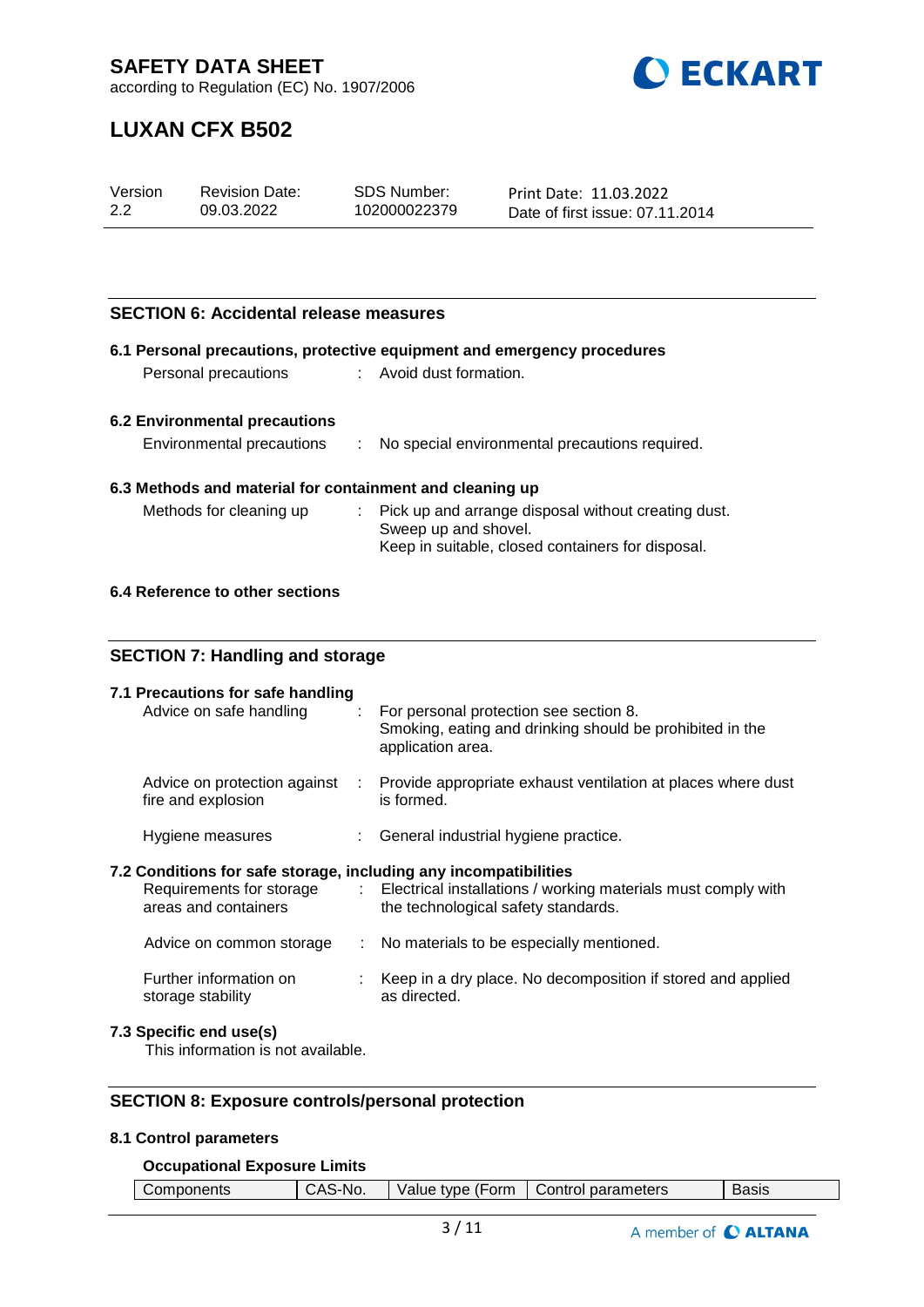



# **LUXAN CFX B502**

| Version | <b>Revision Date:</b> | SDS Number:  | Print Date: 11.03.2022          |
|---------|-----------------------|--------------|---------------------------------|
| 2.2     | 09.03.2022            | 102000022379 | Date of first issue: 07.11.2014 |

|                     |           | of exposure)                                       |                                                                                                                                                                                                                                                                                                                                                                                                                                                                                                                                                                                                                                                                                                                                                                                                                                                                                                                                                                                                                                                                                                                                                                                                                                                                                                                                                                                                                                                                                                                                                                                                                                                                                                                                                                                                       |         |
|---------------------|-----------|----------------------------------------------------|-------------------------------------------------------------------------------------------------------------------------------------------------------------------------------------------------------------------------------------------------------------------------------------------------------------------------------------------------------------------------------------------------------------------------------------------------------------------------------------------------------------------------------------------------------------------------------------------------------------------------------------------------------------------------------------------------------------------------------------------------------------------------------------------------------------------------------------------------------------------------------------------------------------------------------------------------------------------------------------------------------------------------------------------------------------------------------------------------------------------------------------------------------------------------------------------------------------------------------------------------------------------------------------------------------------------------------------------------------------------------------------------------------------------------------------------------------------------------------------------------------------------------------------------------------------------------------------------------------------------------------------------------------------------------------------------------------------------------------------------------------------------------------------------------------|---------|
| diiron trioxide     | 1309-37-1 | TWA (Inhalable)                                    | $10$ mg/m $3$                                                                                                                                                                                                                                                                                                                                                                                                                                                                                                                                                                                                                                                                                                                                                                                                                                                                                                                                                                                                                                                                                                                                                                                                                                                                                                                                                                                                                                                                                                                                                                                                                                                                                                                                                                                         | GB EH40 |
| Further information |           | times the long-term exposure limit should be used. | The COSHH definition of a substance hazardous to health includes dust of<br>any kind when present at a concentration in air equal to or greater than 10<br>mg.m-3 8-hour TWA of inhalable dust or 4 mg.m-3 8-hour TWA of respirable<br>dust. This means that any dust will be subject to COSHH if people are<br>exposed to dust above these levels. Some dusts have been assigned<br>specific WELs and exposure to these must comply with the appropriate<br>limits., Where no specific short-term exposure limit is listed, a figure three                                                                                                                                                                                                                                                                                                                                                                                                                                                                                                                                                                                                                                                                                                                                                                                                                                                                                                                                                                                                                                                                                                                                                                                                                                                           |         |
|                     |           | <b>TWA (Respirable</b><br>fraction)                | $4$ mg/m $3$                                                                                                                                                                                                                                                                                                                                                                                                                                                                                                                                                                                                                                                                                                                                                                                                                                                                                                                                                                                                                                                                                                                                                                                                                                                                                                                                                                                                                                                                                                                                                                                                                                                                                                                                                                                          | GB EH40 |
| Further information |           | times the long-term exposure limit should be used. | The COSHH definition of a substance hazardous to health includes dust of<br>any kind when present at a concentration in air equal to or greater than 10<br>mg.m-3 8-hour TWA of inhalable dust or 4 mg.m-3 8-hour TWA of respirable<br>dust. This means that any dust will be subject to COSHH if people are<br>exposed to dust above these levels. Some dusts have been assigned<br>specific WELs and exposure to these must comply with the appropriate<br>limits., Where no specific short-term exposure limit is listed, a figure three                                                                                                                                                                                                                                                                                                                                                                                                                                                                                                                                                                                                                                                                                                                                                                                                                                                                                                                                                                                                                                                                                                                                                                                                                                                           |         |
|                     |           | TWA (inhalable<br>dust)                            | $10$ mg/m $3$                                                                                                                                                                                                                                                                                                                                                                                                                                                                                                                                                                                                                                                                                                                                                                                                                                                                                                                                                                                                                                                                                                                                                                                                                                                                                                                                                                                                                                                                                                                                                                                                                                                                                                                                                                                         | GB EH40 |
| Further information |           | exposure limit should be used.                     | For the purposes of these limits, respirable dust and inhalable dust are<br>those fractions of airborne dust which will be collected when sampling is<br>undertaken in accordance with the methods described in MDHS14/4<br>General methods for sampling and gravimetric analysis or respirable,<br>thoracic and inhalable aerosols., The COSHH definition of a substance<br>hazardous to health includes dust of any kind when present at a<br>concentration in air equal to or greater than 10 mg.m-3 8-hour TWA of<br>inhalable dust or 4 mg.m-3 8-hour TWA of respirable dust. This means that<br>any dust will be subject to COSHH if people are exposed to dust above<br>these levels. Some dusts have been assigned specific WELs and exposure<br>to these must comply with the appropriate limits., Most industrial dusts<br>contain particles of a wide range of sizes. The behaviour, deposition and<br>fate of any particular particle after entry into the human respiratory system,<br>and the body response that it elicits, depend on the nature and size of the<br>particle. HSE distinguishes two size fractions for limit-setting purposes<br>termed 'inhalable' and 'respirable'., Inhalable dust approximates to the<br>fraction of airborne material that enters the nose and mouth during breathing<br>and is therefore available for deposition in the respiratory tract. Respirable<br>dust approximates to the fraction that penetrates to the gas exchange region<br>of the lung. Fuller definitions and explanatory material are given in<br>MDHS14/4., Where dusts contain components that have their own assigned<br>WEL, all the relevant limits should be complied with., Where no specific<br>short-term exposure limit is listed, a figure three times the long-term |         |
|                     |           | <b>TWA (Respirable</b><br>dust)                    | $4$ mg/m $3$                                                                                                                                                                                                                                                                                                                                                                                                                                                                                                                                                                                                                                                                                                                                                                                                                                                                                                                                                                                                                                                                                                                                                                                                                                                                                                                                                                                                                                                                                                                                                                                                                                                                                                                                                                                          | GB EH40 |
| Further information |           |                                                    | For the purposes of these limits, respirable dust and inhalable dust are<br>those fractions of airborne dust which will be collected when sampling is<br>undertaken in accordance with the methods described in MDHS14/4                                                                                                                                                                                                                                                                                                                                                                                                                                                                                                                                                                                                                                                                                                                                                                                                                                                                                                                                                                                                                                                                                                                                                                                                                                                                                                                                                                                                                                                                                                                                                                              |         |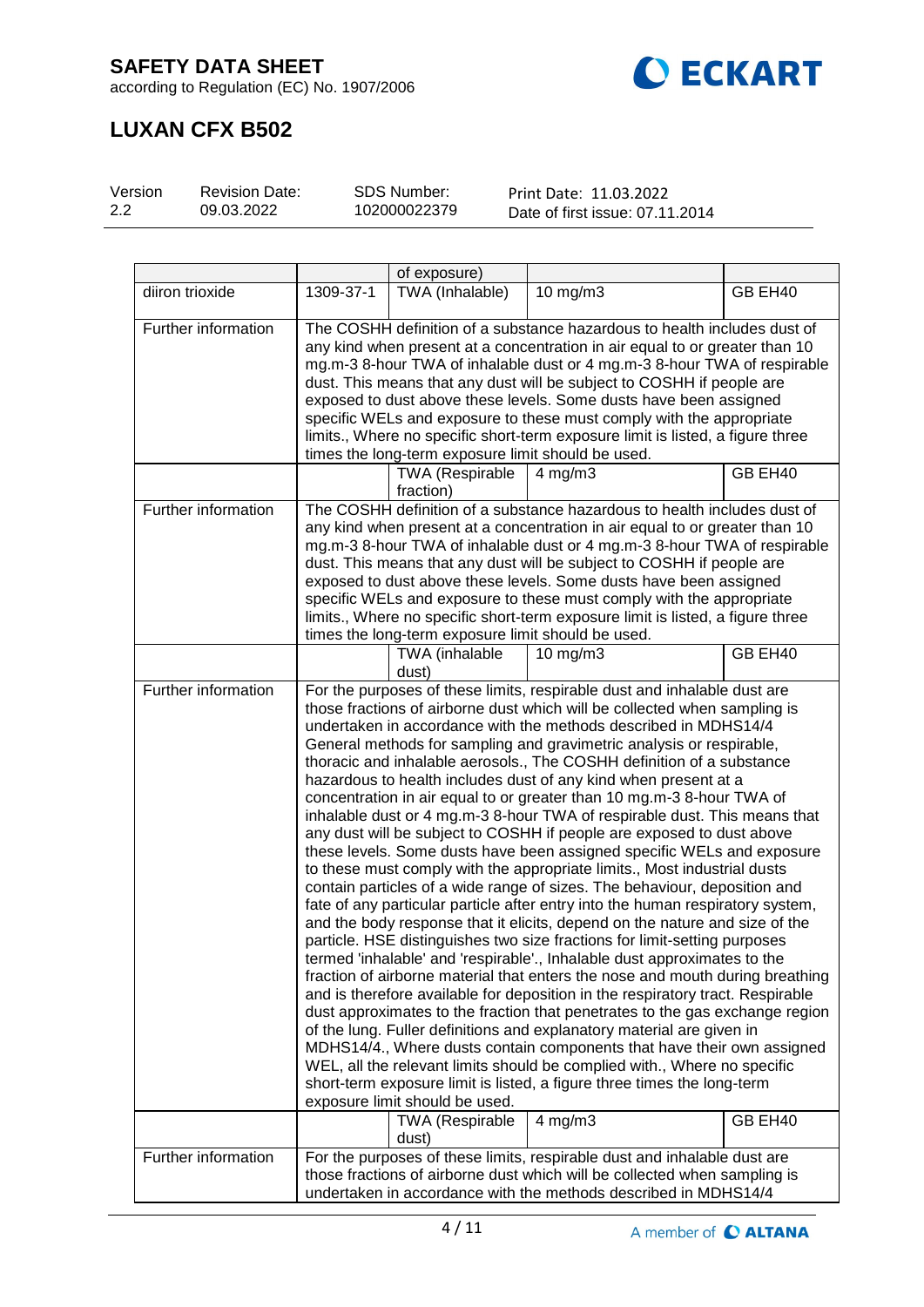according to Regulation (EC) No. 1907/2006



## **LUXAN CFX B502**

| Version<br>$2.2^{\circ}$ | <b>Revision Date:</b> | <b>SDS Number:</b>             | Print Date: 11.03.2022                                                                                                                                                                                                                                                                                                                                                                                                                                                                                                                                                                                                                                                                                                                                                                                                                                                                                                                                                                                                                                                                                                                                                                                                                                                                                                                                                                                                                                                                                                                                                    |
|--------------------------|-----------------------|--------------------------------|---------------------------------------------------------------------------------------------------------------------------------------------------------------------------------------------------------------------------------------------------------------------------------------------------------------------------------------------------------------------------------------------------------------------------------------------------------------------------------------------------------------------------------------------------------------------------------------------------------------------------------------------------------------------------------------------------------------------------------------------------------------------------------------------------------------------------------------------------------------------------------------------------------------------------------------------------------------------------------------------------------------------------------------------------------------------------------------------------------------------------------------------------------------------------------------------------------------------------------------------------------------------------------------------------------------------------------------------------------------------------------------------------------------------------------------------------------------------------------------------------------------------------------------------------------------------------|
|                          | 09.03.2022            | 102000022379                   | Date of first issue: 07.11.2014                                                                                                                                                                                                                                                                                                                                                                                                                                                                                                                                                                                                                                                                                                                                                                                                                                                                                                                                                                                                                                                                                                                                                                                                                                                                                                                                                                                                                                                                                                                                           |
|                          |                       | exposure limit should be used. | General methods for sampling and gravimetric analysis or respirable,<br>thoracic and inhalable aerosols., The COSHH definition of a substance<br>hazardous to health includes dust of any kind when present at a<br>concentration in air equal to or greater than 10 mg.m-3 8-hour TWA of<br>inhalable dust or 4 mg.m-3 8-hour TWA of respirable dust. This means that<br>any dust will be subject to COSHH if people are exposed to dust above<br>these levels. Some dusts have been assigned specific WELs and exposure<br>to these must comply with the appropriate limits., Most industrial dusts<br>contain particles of a wide range of sizes. The behaviour, deposition and<br>fate of any particular particle after entry into the human respiratory system,<br>and the body response that it elicits, depend on the nature and size of the<br>particle. HSE distinguishes two size fractions for limit-setting purposes<br>termed 'inhalable' and 'respirable'., Inhalable dust approximates to the<br>fraction of airborne material that enters the nose and mouth during breathing<br>and is therefore available for deposition in the respiratory tract. Respirable<br>dust approximates to the fraction that penetrates to the gas exchange region<br>of the lung. Fuller definitions and explanatory material are given in<br>MDHS14/4., Where dusts contain components that have their own assigned<br>WEL, all the relevant limits should be complied with., Where no specific<br>short-term exposure limit is listed, a figure three times the long-term |

#### **8.2 Exposure controls**

| Personal protective equipment |    |                                                                    |  |
|-------------------------------|----|--------------------------------------------------------------------|--|
| Eye protection                | t. | Safety glasses                                                     |  |
| Skin and body protection      |    | : Protective suit                                                  |  |
| Respiratory protection        |    | No personal respiratory protective equipment normally<br>required. |  |

#### **SECTION 9: Physical and chemical properties**

#### **9.1 Information on basic physical and chemical properties**

| Appearance                  | : powder                                      |
|-----------------------------|-----------------------------------------------|
| Colour                      | : red                                         |
| Odour                       | : characteristic                              |
| Odour Threshold             | : No data available                           |
| рH                          | : substance/mixture is non-soluble (in water) |
| Freezing point              | : No data available                           |
| Boiling point/boiling range | : No data available                           |
| Flash point                 | : No data available                           |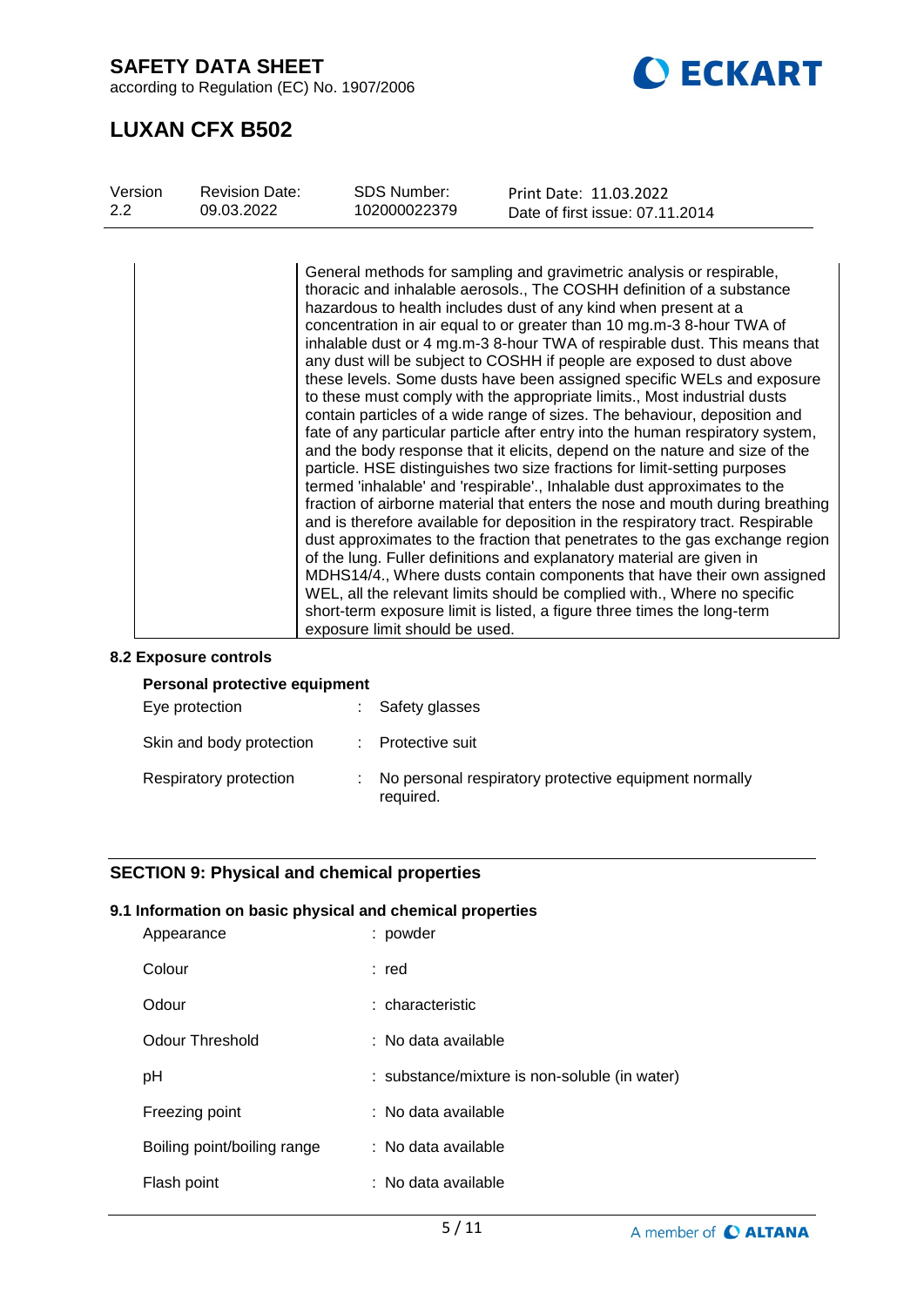according to Regulation (EC) No. 1907/2006



# **LUXAN CFX B502**

| Version<br>2.2 | <b>Revision Date:</b><br>09.03.2022                 | <b>SDS Number:</b><br>102000022379 | Print Date: 11.03.2022<br>Date of first issue: 07.11.2014 |
|----------------|-----------------------------------------------------|------------------------------------|-----------------------------------------------------------|
|                |                                                     |                                    |                                                           |
|                | Evaporation rate                                    | : No data available                |                                                           |
|                | Flammability (solid, gas)                           | : No data available                |                                                           |
|                | Self-ignition                                       | : No data available                |                                                           |
|                | Auto-ignition temperature                           | : No data available                |                                                           |
|                | Smoldering temperature                              | : No data available                |                                                           |
|                | Decomposition temperature                           | : No data available                |                                                           |
|                | <b>Explosive properties</b>                         | : No data available                |                                                           |
|                | Oxidizing properties                                | : No data available                |                                                           |
|                | Upper explosion limit / Upper<br>flammability limit | : No data available                |                                                           |
|                | Lower explosion limit / Lower<br>flammability limit | : No data available                |                                                           |
|                | Vapour pressure                                     | : No data available                |                                                           |
|                | Relative vapour density                             | : No data available                |                                                           |
|                | Relative density                                    | : No data available                |                                                           |
|                | Density                                             | : $2.6 - 3.0$ g/cm3                |                                                           |
|                | <b>Bulk density</b>                                 | $: 0.53 - 0.62$ g/cm3              |                                                           |
|                | Water solubility                                    | : No data available                |                                                           |
|                | Solubility in other solvents                        | : No data available                |                                                           |
|                | Partition coefficient: n-<br>octanol/water          | : No data available                |                                                           |
|                | Decomposition temperature                           | : No data available                |                                                           |
|                | Viscosity, dynamic                                  | : No data available                |                                                           |
|                | Viscosity, kinematic                                | : No data available                |                                                           |
|                | Flow time                                           | : No data available                |                                                           |
|                | 9.2 Other information                               |                                    |                                                           |

No data available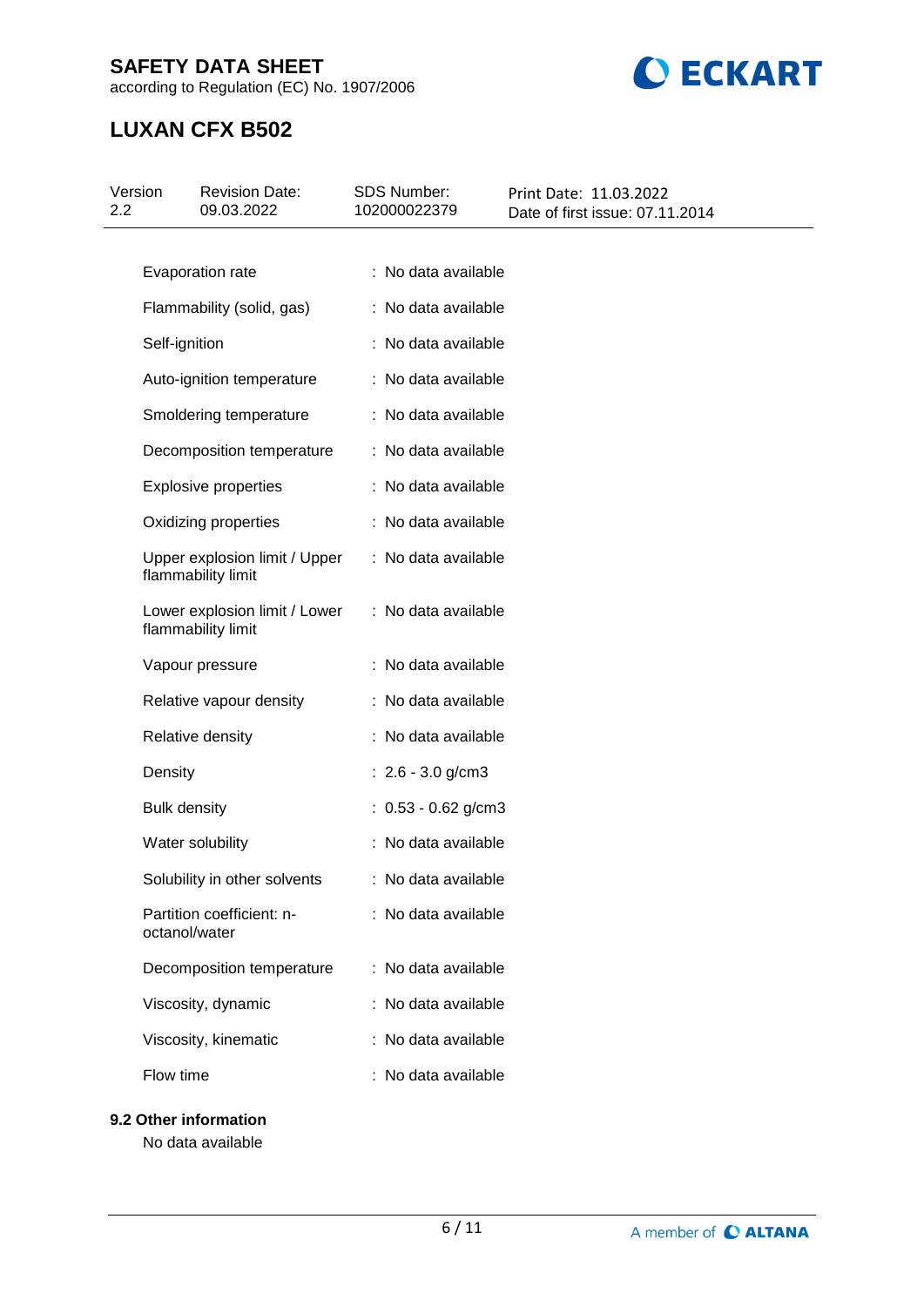**DECKART** 

according to Regulation (EC) No. 1907/2006

# **LUXAN CFX B502**

| Version<br>$2.2^{\circ}$                | <b>Revision Date:</b><br>09.03.2022                 |  | <b>SDS Number:</b><br>102000022379                                                      | Print Date: 11.03.2022          |  |  |  |
|-----------------------------------------|-----------------------------------------------------|--|-----------------------------------------------------------------------------------------|---------------------------------|--|--|--|
|                                         |                                                     |  |                                                                                         | Date of first issue: 07.11.2014 |  |  |  |
|                                         |                                                     |  |                                                                                         |                                 |  |  |  |
|                                         | <b>SECTION 10: Stability and reactivity</b>         |  |                                                                                         |                                 |  |  |  |
| <b>10.1 Reactivity</b>                  |                                                     |  |                                                                                         |                                 |  |  |  |
|                                         | No decomposition if stored and applied as directed. |  |                                                                                         |                                 |  |  |  |
|                                         | 10.2 Chemical stability                             |  |                                                                                         |                                 |  |  |  |
|                                         | No decomposition if stored and applied as directed. |  |                                                                                         |                                 |  |  |  |
| 10.3 Possibility of hazardous reactions |                                                     |  |                                                                                         |                                 |  |  |  |
|                                         | Hazardous reactions                                 |  | : Stable under recommended storage conditions.<br>No hazards to be specially mentioned. |                                 |  |  |  |
|                                         | 10.4 Conditions to avoid                            |  |                                                                                         |                                 |  |  |  |
|                                         | Conditions to avoid                                 |  | No data available                                                                       |                                 |  |  |  |

#### **10.5 Incompatible materials**

#### **10.6 Hazardous decomposition products**

Contact with water or humid air : This information is not available.

| This information is not available. |
|------------------------------------|
|                                    |

#### **SECTION 11: Toxicological information**

#### **11.1 Information on toxicological effects**

#### **Acute toxicity**

Not classified based on available information.

#### **Skin corrosion/irritation**

Not classified based on available information.

#### **Serious eye damage/eye irritation**

Not classified based on available information.

#### **Respiratory or skin sensitisation**

#### **Skin sensitisation**

Not classified based on available information.

#### **Respiratory sensitisation**

Not classified based on available information.

#### **Germ cell mutagenicity**

Not classified based on available information.

#### **Carcinogenicity**

Not classified based on available information.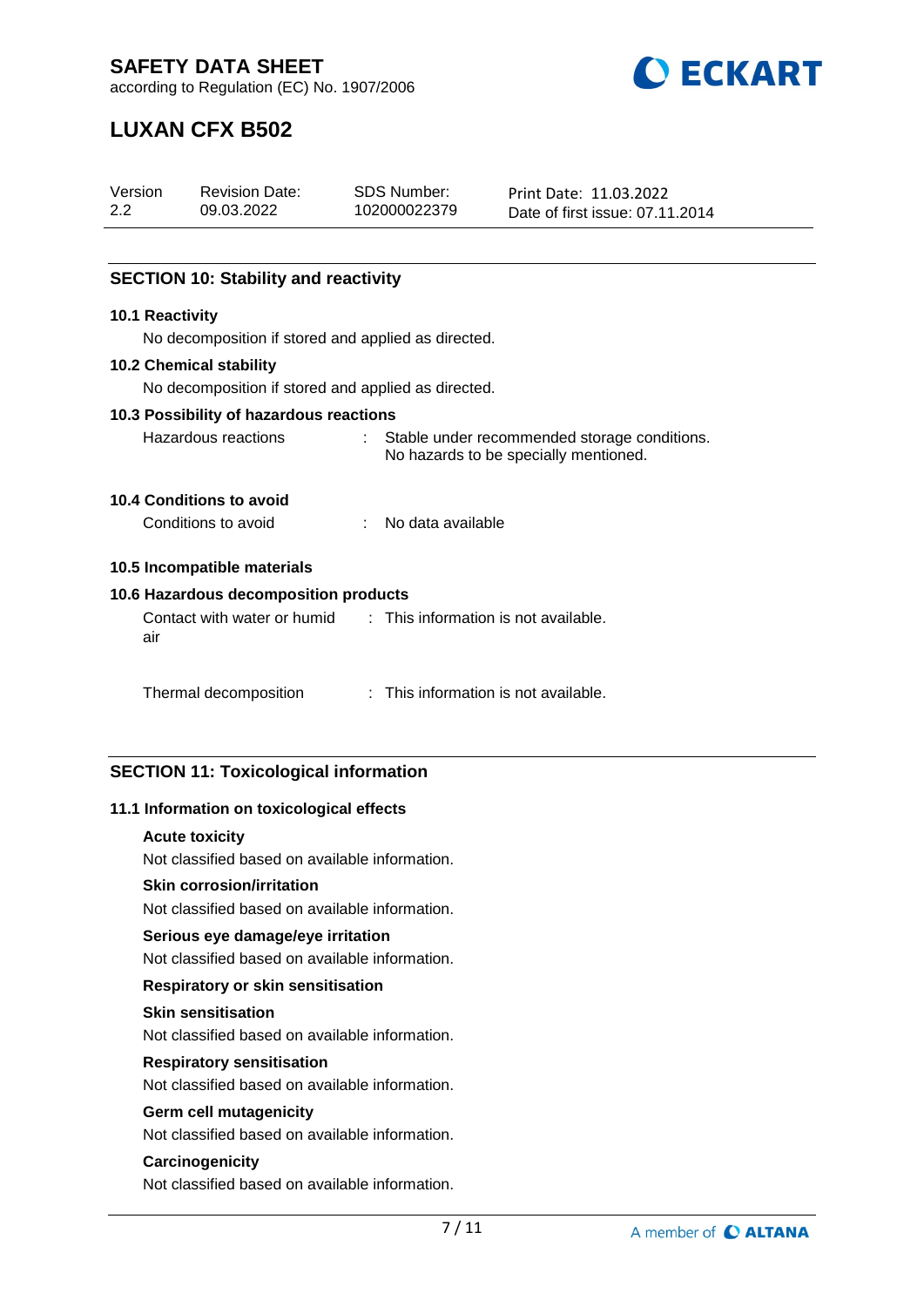

according to Regulation (EC) No. 1907/2006

# **LUXAN CFX B502**

| Version | <b>Revision Date:</b> | SDS Number:  | Print Date: 11.03.2022          |
|---------|-----------------------|--------------|---------------------------------|
| 2.2     | 09.03.2022            | 102000022379 | Date of first issue: 07.11.2014 |

#### **Reproductive toxicity**

Not classified based on available information.

#### **STOT - single exposure**

Not classified based on available information.

#### **STOT - repeated exposure**

Not classified based on available information.

#### **Aspiration toxicity**

Not classified based on available information.

#### **Further information**

#### **Product:**

Remarks: No data available

#### **SECTION 12: Ecological information**

#### **12.1 Toxicity**

No data available

#### **12.2 Persistence and degradability**

No data available

#### **12.3 Bioaccumulative potential**

### No data available

**12.4 Mobility in soil**

No data available

#### **12.5 Results of PBT and vPvB assessment**

### **Product:**

| Assessment | : This substance/mixture contains no components considered   |
|------------|--------------------------------------------------------------|
|            | to be either persistent, bioaccumulative and toxic (PBT), or |
|            | very persistent and very bioaccumulative (vPvB) at levels of |
|            | $0.1\%$ or higher                                            |

#### **12.6 Other adverse effects**

#### **Product:**

| Additional ecological | No data available |
|-----------------------|-------------------|
| information           |                   |

#### **SECTION 13: Disposal considerations**

#### **13.1 Waste treatment methods**

| Contaminated packaging | Empty containers should be taken to an approved waste |
|------------------------|-------------------------------------------------------|
|                        | handling site for recycling or disposal.              |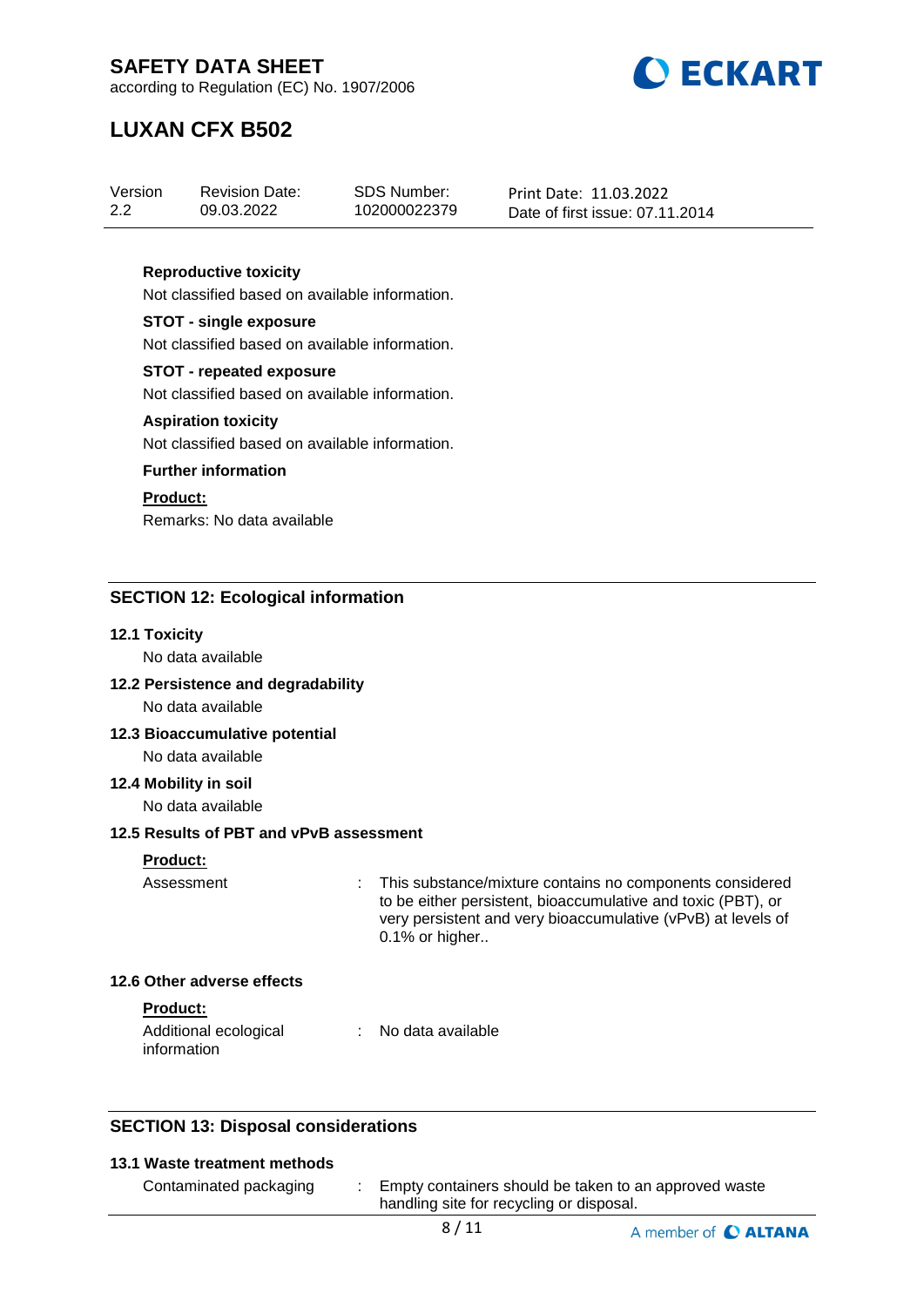

according to Regulation (EC) No. 1907/2006

# **LUXAN CFX B502**

| Version | <b>Revision Date:</b> | SDS Number:  | Print Date: 11.03.2022          |
|---------|-----------------------|--------------|---------------------------------|
| 2.2     | 09.03.2022            | 102000022379 | Date of first issue: 07.11.2014 |

#### **SECTION 14: Transport information**

#### **14.1 UN number**

Not regulated as a dangerous good

#### **14.2 UN proper shipping name**

Not regulated as a dangerous good

#### **14.3 Transport hazard class(es)**

Not regulated as a dangerous good

#### **14.4 Packing group**

Not regulated as a dangerous good

## **14.5 Environmental hazards**

Not regulated as a dangerous good

#### **14.6 Special precautions for user**

Remarks : Not classified as dangerous in the meaning of transport regulations.

## **14.7 Transport in bulk according to Annex II of Marpol and the IBC Code**

Not applicable for product as supplied.

#### **SECTION 15: Regulatory information**

#### **15.1 Safety, health and environmental regulations/legislation specific for the substance or mixture**

| REACH - Candidate List of Substances of Very High<br>Concern for Authorisation (Article 59).                                                         | Not applicable |
|------------------------------------------------------------------------------------------------------------------------------------------------------|----------------|
| Regulation (EC) No 1005/2009 on substances that<br>deplete the ozone layer                                                                           | Not applicable |
| Regulation (EU) 2019/1021 on persistent organic<br>pollutants (recast)                                                                               | Not applicable |
| UK REACH List of substances subject to authorisation<br>(Annex XIV)                                                                                  | Not applicable |
| REACH - Restrictions on the manufacture, placing on<br>the market and use of certain dangerous substances,<br>preparations and articles (Annex XVII) | Not applicable |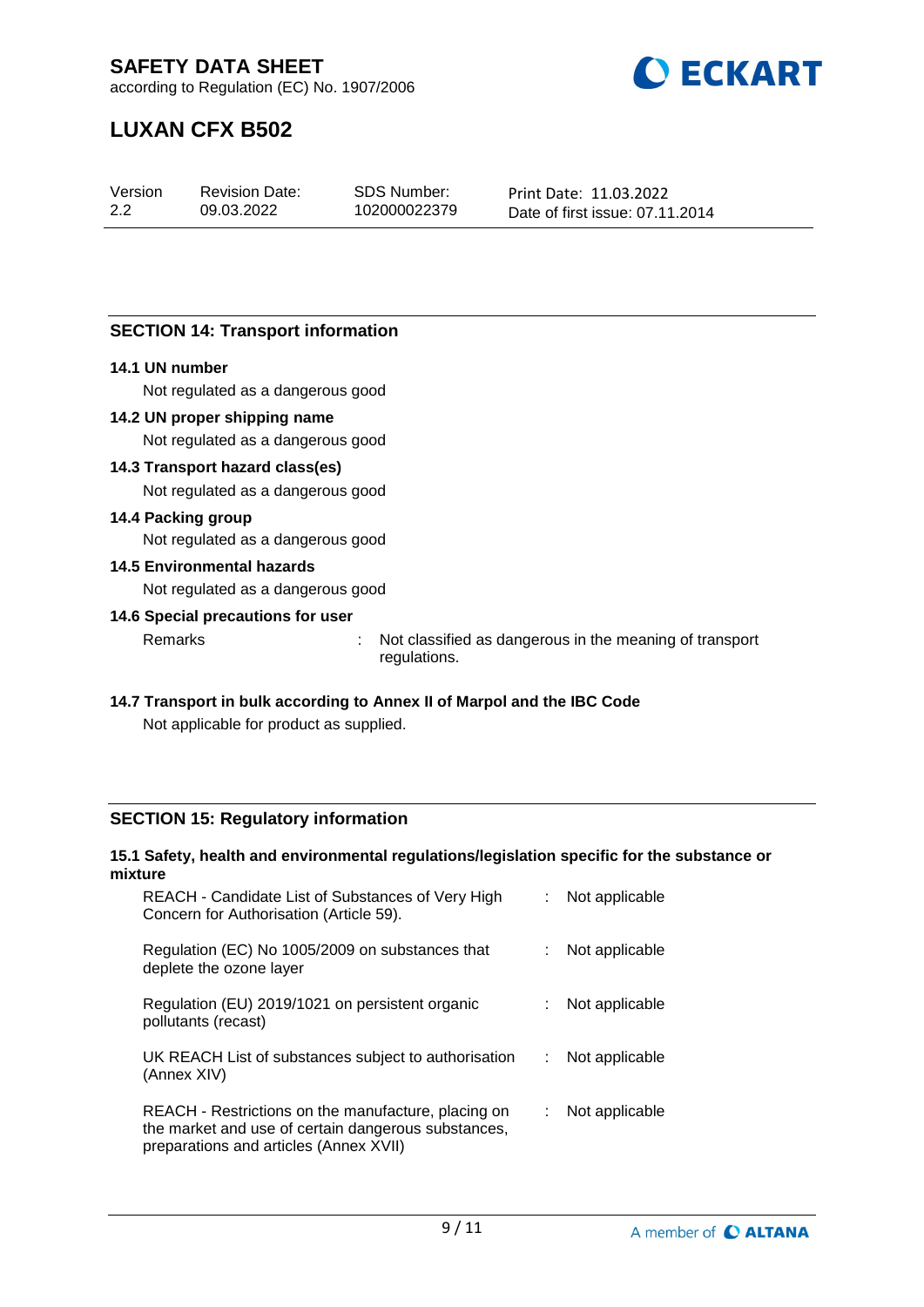according to Regulation (EC) No. 1907/2006



### **LUXAN CFX B502**

| Version | <b>Revision Date:</b> | SDS Number:  | Print Date: 11.03.2022          |
|---------|-----------------------|--------------|---------------------------------|
| 2.2     | 09.03.2022            | 102000022379 | Date of first issue: 07.11.2014 |

#### **15.2 Chemical safety assessment**

#### **SECTION 16: Other information**

#### **Full text of other abbreviations**

GB EH40 <br>GB EH40 / TWA : UK. EH40 WEL - Workplace Exposure Limits<br>CB EH40 / TWA : Long-term exposure limit (8-hour TWA referency : Long-term exposure limit (8-hour TWA reference period)

ADN - European Agreement concerning the International Carriage of Dangerous Goods by Inland Waterways; ADR - European Agreement concerning the International Carriage of Dangerous Goods by Road; AIIC - Australian Inventory of Industrial Chemicals; ASTM - American Society for the Testing of Materials; bw - Body weight; CLP - Classification Labelling Packaging Regulation; Regulation (EC) No 1272/2008; CMR - Carcinogen, Mutagen or Reproductive Toxicant; DIN - Standard of the German Institute for Standardisation; DSL - Domestic Substances List (Canada); ECHA - European Chemicals Agency; EC-Number - European Community number; ECx - Concentration associated with x% response; ELx - Loading rate associated with x% response; EmS - Emergency Schedule; ENCS - Existing and New Chemical Substances (Japan); ErCx - Concentration associated with x% growth rate response; GHS - Globally Harmonized System; GLP - Good Laboratory Practice; IARC - International Agency for Research on Cancer; IATA - International Air Transport Association; IBC - International Code for the Construction and Equipment of Ships carrying Dangerous Chemicals in Bulk; IC50 - Half maximal inhibitory concentration; ICAO - International Civil Aviation Organization; IECSC - Inventory of Existing Chemical Substances in China; IMDG - International Maritime Dangerous Goods; IMO - International Maritime Organization; ISHL - Industrial Safety and Health Law (Japan); ISO -International Organisation for Standardization; KECI - Korea Existing Chemicals Inventory; LC50 - Lethal Concentration to 50 % of a test population; LD50 - Lethal Dose to 50% of a test population (Median Lethal Dose); MARPOL - International Convention for the Prevention of Pollution from Ships; n.o.s. - Not Otherwise Specified; NO(A)EC - No Observed (Adverse) Effect Concentration; NO(A)EL - No Observed (Adverse) Effect Level; NOELR - No Observable Effect Loading Rate; NZIoC - New Zealand Inventory of Chemicals; OECD - Organization for Economic Co-operation and Development; OPPTS - Office of Chemical Safety and Pollution Prevention; PBT - Persistent, Bioaccumulative and Toxic substance; PICCS - Philippines Inventory of Chemicals and Chemical Substances; (Q)SAR - (Quantitative) Structure Activity Relationship; REACH - Regulation (EC) No 1907/2006 of the European Parliament and of the Council concerning the Registration, Evaluation, Authorisation and Restriction of Chemicals; RID - Regulations concerning the International Carriage of Dangerous Goods by Rail; SADT - Self-Accelerating Decomposition Temperature; SDS - Safety Data Sheet; SVHC - Substance of Very High Concern; TCSI - Taiwan Chemical Substance Inventory; TECI - Thailand Existing Chemicals Inventory; TRGS - Technical Rule for Hazardous Substances; TSCA - Toxic Substances Control Act (United States); UN - United Nations; vPvB - Very Persistent and Very Bioaccumulative

#### **Further information**

The information provided in this Safety Data Sheet is correct to the best of our knowledge, information and belief at the date of its publication. The information given is designed only as a guidance for safe handling, use, processing, storage, transportation, disposal and release and is not to be considered a warranty or quality specification. The information relates only to the specific material designated and may not be valid for such material used in combination with any other materials or in any process, unless specified in the text.

GB / EN